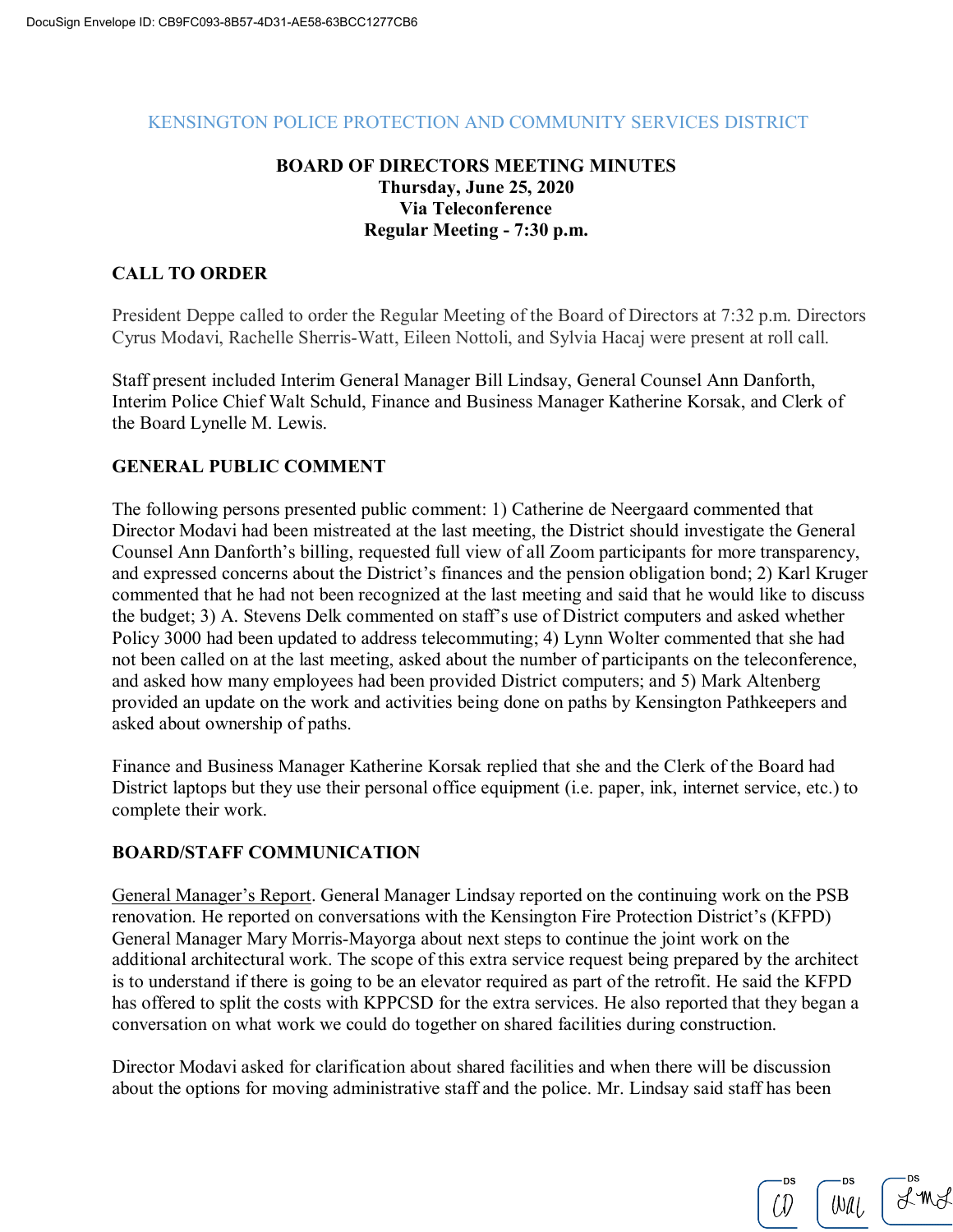KPPCSD Meeting Minutes June 25, 2020 Page **2** of **7**

researching alternative locations, but he wanted to have more definition of where we are going on the PSB. He also said there is lead time for both agencies to move out since it will take time for KFPD to prepare construction drawings, get permits and go out to bid. Director Modavi commented that the Gore lot needs to be pruned so that KPPCSD does not get cited for abatement. Mr. Lindsay said staff would research this and if it is a fire hazard, we will get on this right away. Director Modavi also asked about the posting for the General Manager recruitment and what role the Board will play in determining parameters. Mr. Lindsay said this is a work in progress and it will be brought to a future Board meeting for discussion.

The following persons provided public comment: 1) David Bergen asked about the schedule for opening the Community Center; and 2) Catherine de Neergaard asked for a monthly profit and loss statement on the website.

Interim General Manager Lindsay remarked that the final work at the Community Center is being completed. At this time, we cannot hold large gatherings such as a grand openeing due to the current public health orders. In response to comments on posting a monthly profit and loss statement on the website, Mr. Lindsay said staff would look at having a monthly close. Ms. Korsak noted that financial documents are on posted on the Finance Committee section of the website.

Board of Directors Communication. Director Sherris-Watt commented that we plan to allow rentals at the Community Center but that is up to Contra Costa County to establish cleanliness and usage rules. We will present updated information as soon as the County provides it.

Director Hacaj raised concerns brought by Kensington residents about unequal treatment of minority groups as they move through town. She said the Police Chief should look at reports of suspicious behavior, particularly those based on a person's skin color. She requested that the Kensington Police Department have a policy for managing its response to calls about suspicious behavior and have public discussions how it is dealt with. Interim Police Chief Schuld responded that he was not aware of these types of racially targeted incidences while he has been Chief. He said the Police Department has a policy for contacts and temporary detentions, a bias based policing departmental order, and officers have a body worn camera to record their actions. Police Chief Schuld encouraged people to contact him directly so he can investigate and take appropriate action if they believe something is not right or if they believe a person has been stopped for the color of their skin. Director Hacaj asked if there is a regular review of footage and Police Chief Schuld said there are random audits of the videos.

The following person presented public comment: 1) Meryl Natchez Rafferty commented that Kensington is transforming its Police Department and we should look to the future and not the past.

## **CONSENT CALENDAR**

Interim General Manager Lindsay introduced the Consent Calendar. Director Sherris-Watt asked if the annual increase in the amendment with the City of Albany (Item 4) would be consumer price index or 5% whichever is lower. General Counsel Danforth said the esclation clause is the same.

 $H^*M$  $Wall$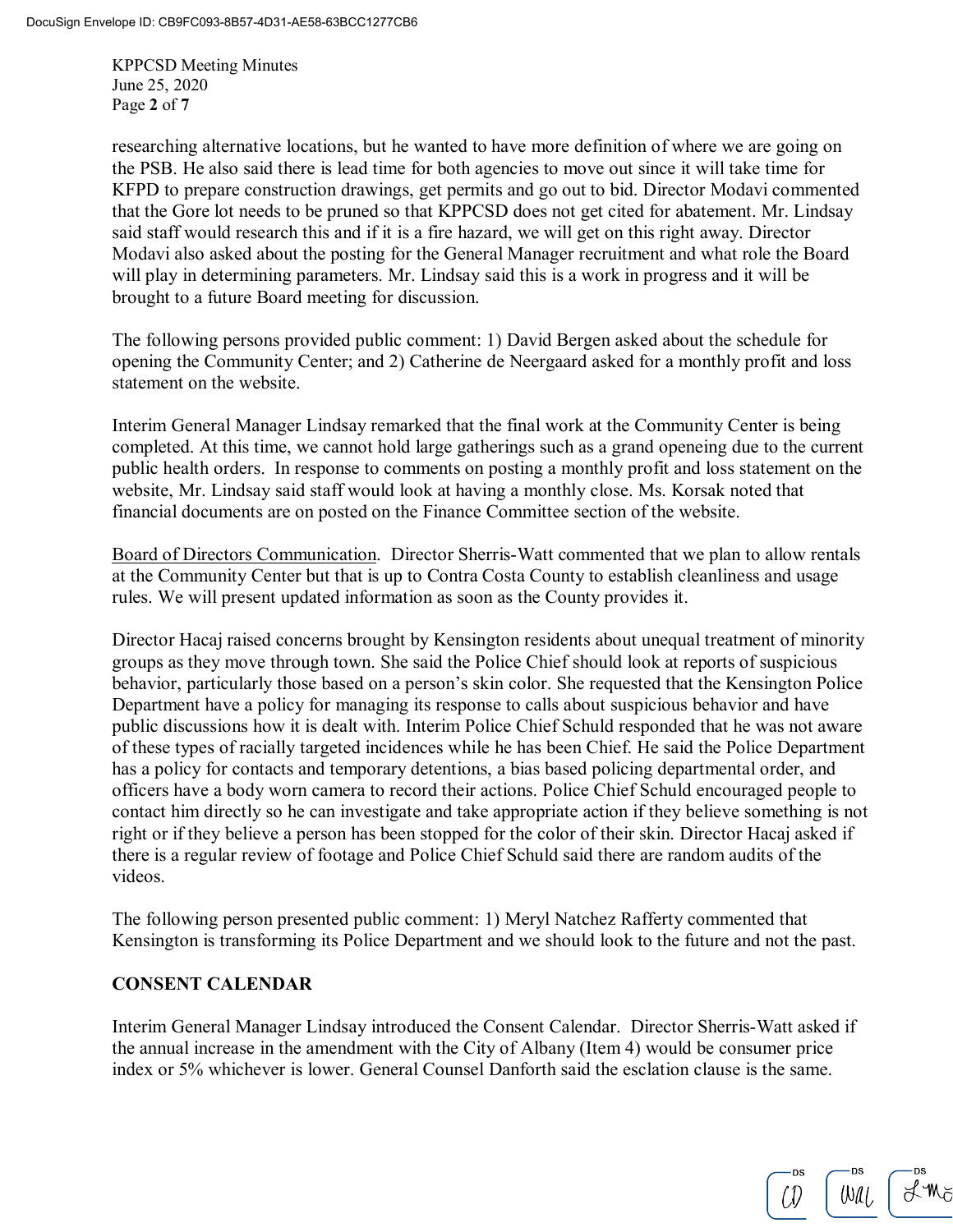KPPCSD Meeting Minutes June 25, 2020 Page **3** of **7**

> The following persons presented public comment: 1) Karl Kruger questioned the motion to extend the meeting on page 4 of the Minutes and said the Kosmont proposal is not legal because the meeting wasn't extended before the vote; 2) Lynn Wolter commented the District owns a path between Highland and Canyon and asked when the process will begin for a permanent Police Chief; 3) A. Stevens Delk commented that the terms of elected directors' begin on the first Friday of December.

Items 1, 2, 3, 4 and 5 were removed from the Consent Calendar for comment.

#### 1. **Consider Approval of Minutes for the Regular Board Meeting of June 11, 2020**.

President Deppe noted that the Minutes should reflect that the first meeting extension was until 10:30 p.m. (not beyond 9:30 p.m.). Director Nottoli pointed out that she commented that the pension obligation bond would be problematic if the return of CalPERS would be lower than the bond interest rate. Also Dan Massiello from Kosmont admitted that it would be problematic if that occurred especially in the first year. She requested that the Minutes reflect her concern. Director Sherris-Watt comented that we should check on the meeting extension times, but noted that she was sure the meeting was properly extended before voting on the pension obligation bond. Director Nottoli asked staff to listen to the video and make sure times were right. Director Modavi commented that the motions are not verbatim. He asked if the motion on the pension obligation bond should read "move that we vote on" or "move to adopt". Director Hacaj pointed out that Director Nottoli's vote on the pension obligation bond (page 5 ) is listed as both an "AYES" and an "ABSTAINED". It should read ABSTAINED only.

• It was moved by Director Sherris-Watt, seconded by Director Hacaj, to approve the Regular Meeting Minutes of June 11, 2020 with the corrections identified by Directors Nottoli, Modavi, and Hacaj, and asked staff to look into the timing of the motion to extend the meeting and clarify the motion language on Resolution No. 2020-08. The motion carried (3-1-1) by the following roll call vote: AYES (Directors Hacaj, Sherris-Watt, and Deppe); NOES (Director Modavi); and ABSTAINED (Nottoli).

## 2. **Consider Resolution No. 2020-11 Confirming the Appointment of Interim General Manager William Lindsay as Required by CalPERS**.

Director Modavi pulled Items 2 and 3 to request clarification on why these items did not come to the Board earlier. Finance and Business Manager Korsak explained that it was an oversight and adoption of these two resolutions would ensure that the District aligns with CalPERS annuitant rules and regulations.

• It was moved by Director Hacaj, seconded by Director Sherris-Watt, that the Board adopt Resolution 2020-11 a resolution of the Board of Directors of the Kensington Police Protection and Community Services District approving the appointment of Interim General Manager William A. Lindsay, carried (5-0) by the following roll call vote: AYES (Directors Modavi, Hacaj, Sherris-Watt, Nottoli, and Deppe); and NOES (None).

 $\cancel{\sim}$   $\mathbb{M}$ 

Wal,

(I)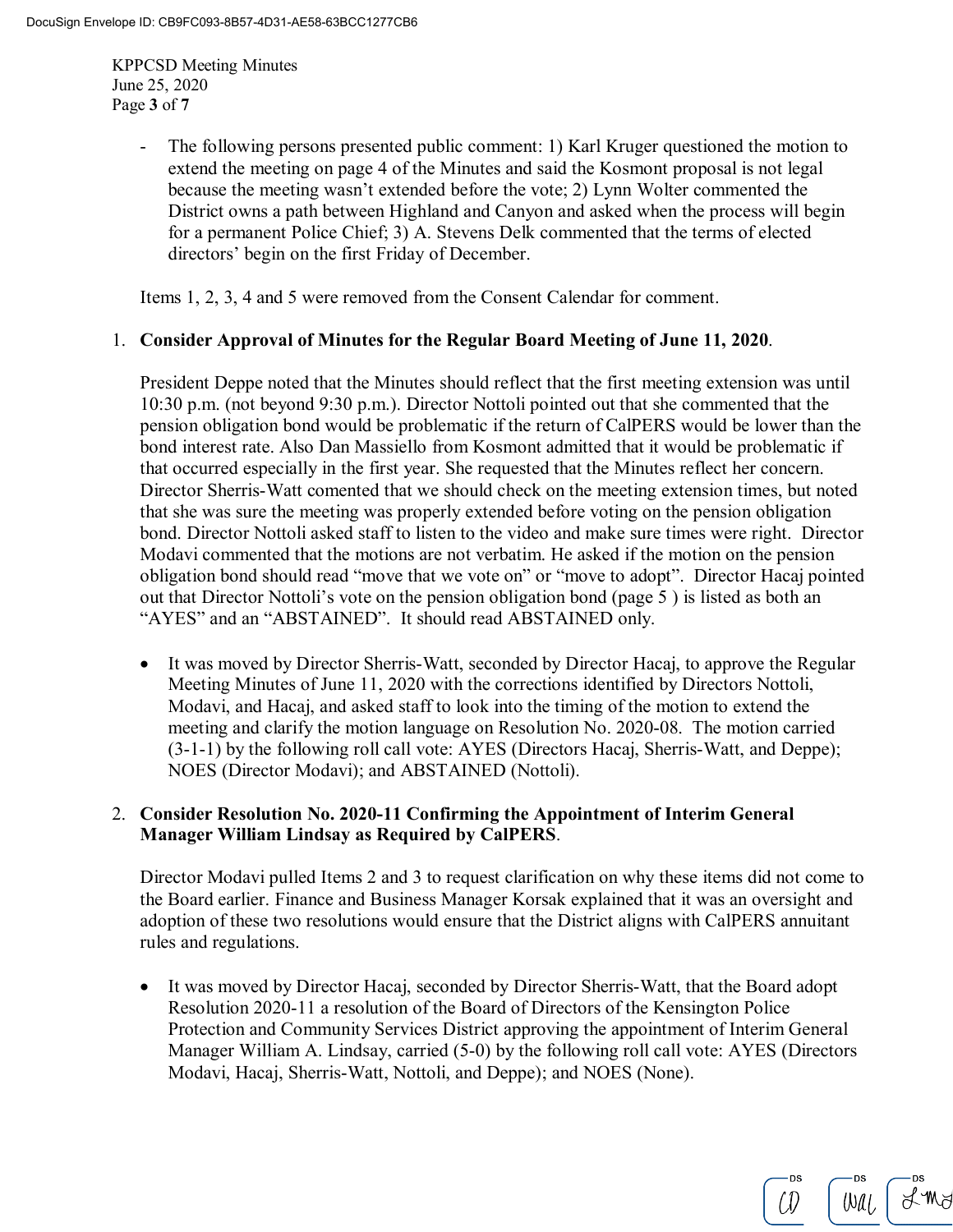KPPCSD Meeting Minutes June 25, 2020 Page **4** of **7**

> Resolution No. 2020-11 – A Resolution Of The Board Of Directors Of The Kensington Poice Protection And Community Services District Approving Appointment Of Interim General Manager Williams A. Lindsay.

## 3. **Consider Resolution No. 2020-12 Confirming the Appointment of Interim Chief of Police Walter Schuld as Required by CalPERS**.

• It was moved by Director Hacaj, seconded by Director Modavi, that the Board adopt Resolution 2020-12 a resolution of the Board of Directors of the Kensington Police Protection and Community Services District approving appointment of Interim Police Chief Walter Schuld as required by CalPERS, carried (5-0) by the following roll call vote: AYES (Directors Modavi, Hacaj, Sherris-Watt, Nottoli, and Deppe); and NOES (None).

Resolution No. 2020-12 – A Resolution Of The Board Of Directors Of The Kensington Poice Protection And Community Services District Approving Appointment Of Interim Police Chief Walter Schuld.

## 4. **Consider Approval of an Amendment to the Contract with the City of Albany Police Department to Provide Dispatch Services to the Kensington Police Department, Extending the Term for Three Years in an Amount Not to Exceed \$105,000 in Year One, with Annual CPI Increases in Years Two and Three**.

Director Hacaj asked if Police Chief Schuld had reviewed the prioritzed response for the Albany Lexipol policy. Interim Police Chief Schuld said he was comfortable with this. Director Hacaj also asked about quarterly meetings on the dispatch contract, and Chief Schuld said he had not met but has had regular conversations with the Albany Chief.

• It was moved by Director Sherris-Watt, seconded by Director Hacaj, that we approve the amendment to the contract with the City of Albany Police Department to provide dispatch services to the Kensington Police Department extending the term for three years in an amount not to exceed \$105,000 in year one, with annual CPI increases in year two or year three or with the percentage increase rate of 5% whichever is lesser, carried (5-0) by the following roll call vote: AYES (Directors Modavi, Hacaj, Sherris-Watt, Nottoli, and Deppe); and NOES (None).

## 5. **Consider Resolution No. 2020-13 Updating Signature Authority for the Account at Mechanics Bank.**

President Deppe asked why the District has an asset forfeiture account, and Police Chief Schuld explained that it is a property and evidence account. President Deppe asked whether an audit had been done, and Finance and Business Manager Korsak said staff will conduct an audit before the account is closed. The funds will be transferred to Contra Costa County and they will open an account. Director Modavi asked about the process and why a board member needed to be on the account. General Manager Lindsay explained that it was for financial control and convenience.

Lind  $WU$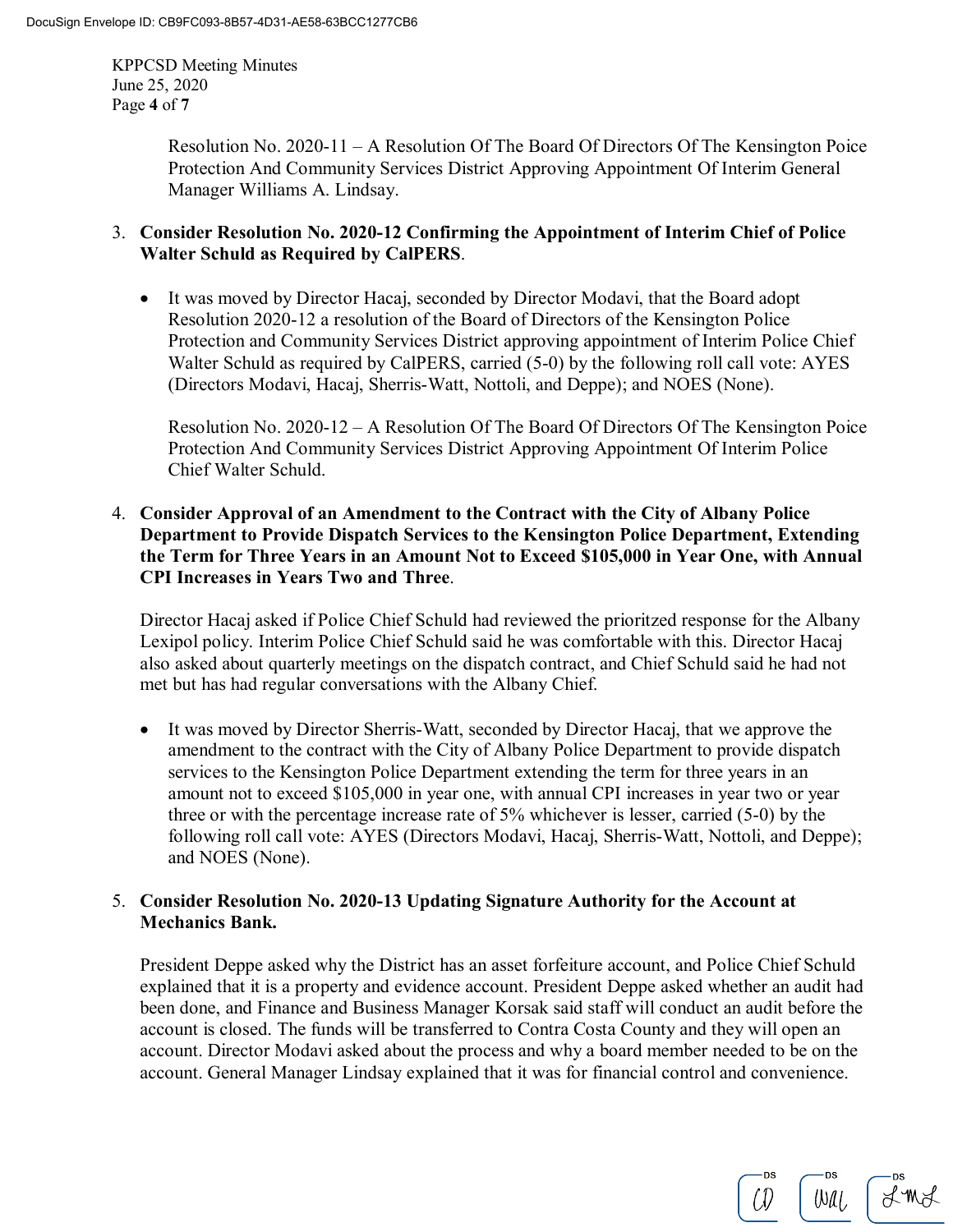KPPCSD Meeting Minutes June 25, 2020 Page **5** of **7**

> It was moved by President Deppe, seconded by Director Sherris-Watt, that we adopt Resolution 2020-13 a resolution of the Board of Directors of the Kensington Police Protection and Community Services District approving removal of Kevin Hart and Andrea Di Napoli as named individuals on The Mechanics Bank property account and adding Board President Chris Deppe, Interim General Manager Williams A. Lindsay, Chief Walter Schuld and Finance and Business Manager Katherine Korsak to the account with the addition that we do a full audit of the account before closing it, carried  $(5-0)$  by the following roll call vote: AYES (Directors Modavi, Hacaj, Sherris-Watt, Nottoli, and Deppe); and NOES (None).

Resolution No. 2020-13 – A Resolution of the Board of Directors of the Kensington Police Protection and Community Services District Approving Removal Of Kevin Hart And Andrea Di Napoli As Named Individuals On The Mechanics Bank Property Account And Adding Board President Chris Deppe, Interim General Manager William A. Lindsay, Chief Walter Schuld And Finance And Business Manager Katherine Korsak To The Account.

# **BOARD DISCUSSION AND DETERMINATION**

## 6. **Review the Kensington Police Protection and Community Services District Proposed Fiscal Year 2020-21 Budget and Provide Direction to Staff**.

Finance and Business Manager Korsak highlighted the proposed FY 2020-21 budget. The budget is balanced with revenues of \$3,528,577 supporting operating and capital expenditures of \$3,464,644 in three services areas: Police, Parks & Recreation, and Administration. Revenues are projected to increase by 2.9% in the coming year while expenditures are proposed to increase by 1.4% in FY 2020-21, generating an operating surplus of \$63,913. She pointed out that the Chart of Accounts has been expanded for more transparency. The income is allocated across all three departments more evenly to promote departments to adhere to their budgets and stay positive. In the past, only the Police Department functioned in the green and the other departments started the fiscal year in the red. The Police Department will receive 63% of the General Levy Tax, account 401, plus all the designated police income accounts 402-418. The Parks and Recreation Department will receive 6% of the General Levy Tax, account 401, and income accounts 424 and 427. The District Administration Department will receive 31% of the General Levy Tax, account 401, plus account 456.

Director Hacaj noted that there may be savings on crossing guard expenses since school was out early and this year's start date has not been determined. Director Hacaj expressed concerns about cost savings (i.e. outsourcing major crimes and internal affairs) and Chief Schuld said outsourcing would be rarely used but would provide additional resources if needed. Director Hacaj asked about the use of Community Service Officers (CSOs), and Chief Schuld said CSOs would not be in Kensington and cannot perform the same duties as a sworn police officer. Director Hacaj asked about other potential operational efficiencies or cost savings. Ms. Korsak said there may be more income through grants. Director Nottoli asked if staff had evaluated increased electricity cost versus gas costs for the new vehicles. Ms. Korsak said the new vehicles

 $X^{\ast}M$  $[OM]$ (J)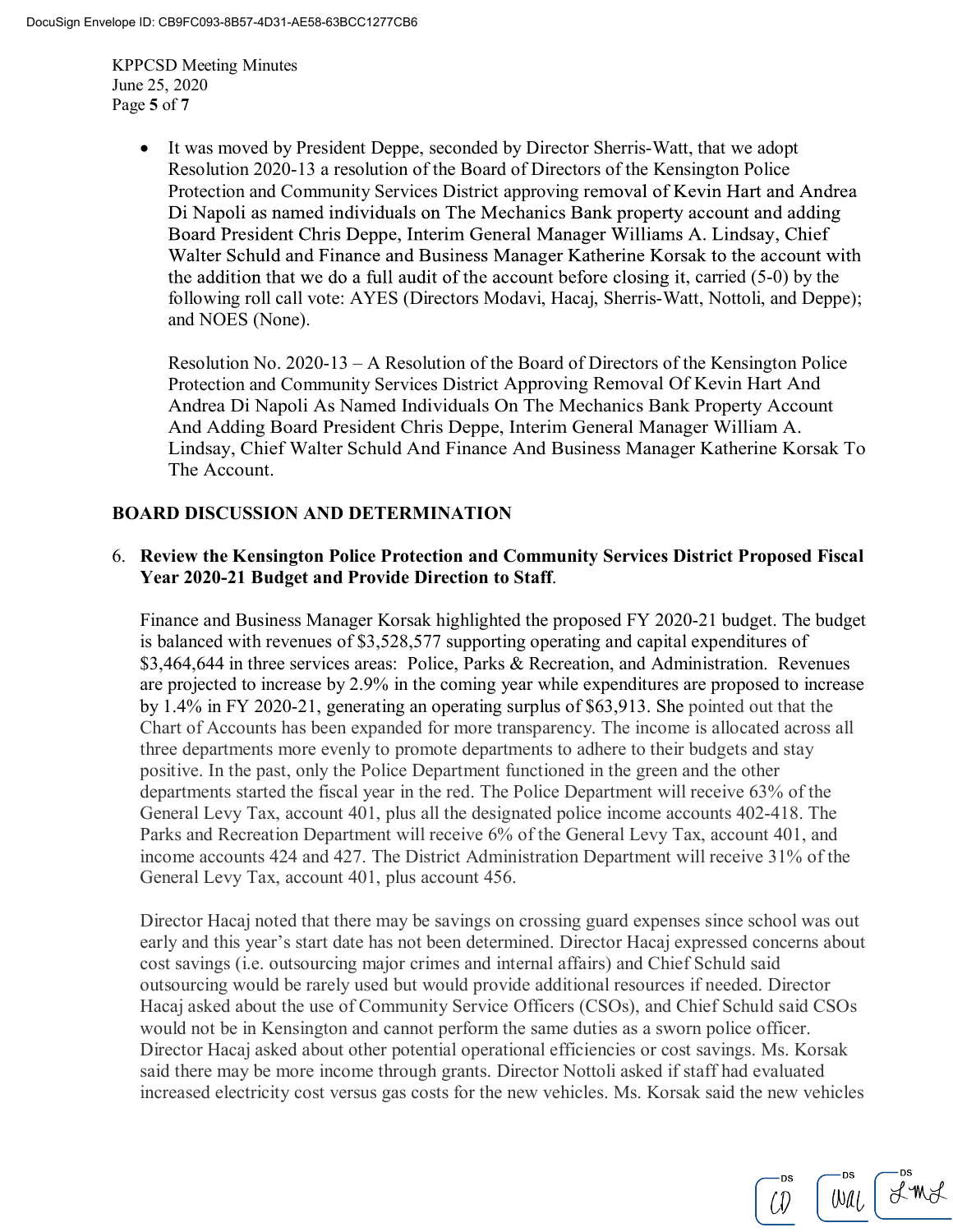KPPCSD Meeting Minutes June 25, 2020 Page **6** of **7**

> would be hybrids not straight electric. Director Modavi asked about the reduction in account 595 and Ms. Korsak pointed out that it was due to completion of the memorandum of understanding.

• It was moved, seconded, and carried (5-0) to extend the meeting until 11:00 p.m.

Director Modavi asked if the Landscape and Lighting Assessment District tax had been analyzed to fully cover the park's costs. Interim General Manager Lindsay said this is a Board policy decision which can be reviewed as part of next year's budget. There were questions about the funds for the Annex renovation, the proposed 10 hour a week Accounting Specialist position, and reserves. Director Sherris-Watt said she would provide Ms. Korsak with a copy of the reserve policy. Regarding solid waste, Director Nottoli pointed out that funds should be set aside for negotiating the solid waste contract which is up in 2023.

- The following persons provided public comment: 1) Karl Kruger said the budget document is different than the materials received by the Finance Committee, the budget needs a vision statement from the General Manager, accounts 401 should be adjusted, and legal fees are budgeted too low; 2) A. Stevens Delk thanked staff for splitting up the revenue tax among all departments; 3) Linda Lipscomb thanked Chief Schuld for work his with the police, agreed that it would not be appropriate to use CSOs in Kensington, that a couple African American residents commented on being grateful for the Kensington force for their diversity and its handling and sensitivity to African American and minority residents, budget reserves should delineated, and there should be budgetary projections for housing the police and making the Annex fit for administrative personnel; 4) Paul Dorroh commented that there is a potential problem with the vote to authorize the pension obligation bond, that the District should get a legal opinion, and it potentially consider a do over; 5) Dave Spath asked about employment of reserve officers and the numbers for the total projected unassigned cash balance; and
- It was moved, seconded, and carried  $(5-0)$  to extend the meeting to 11:15 p.m.

6) Jim Watt commented that the unrestricted reserve account is incorrect, more money should be put aside for reserves, and the Board needs to take action to extend the approval of this budget since according to Policy 3030.4 it should have been presented in May and approved in June.

President Deppe commented the Board discussed the budget at the June 11, 2020 board meeting. General Counsel Danforth commented that it was the Board's intention to get the budget approved in June. Interim General Manager Lindsay pointed out that staff intends to get Board direction which would be incorporated in the final budget presented at the next meeting.

LINL

 $W$ al

(J)

## 7. **Discuss and Consider Adopting a Resolution 2020-10 of the Board of Directors of the Kensington Police Protection and Community Services District Affirming the Establishment of the Appropriations Limit for Fiscal Year 2020-21**.

This matter was continued to the next meeting of the Board scheduled for July 9, 2020.